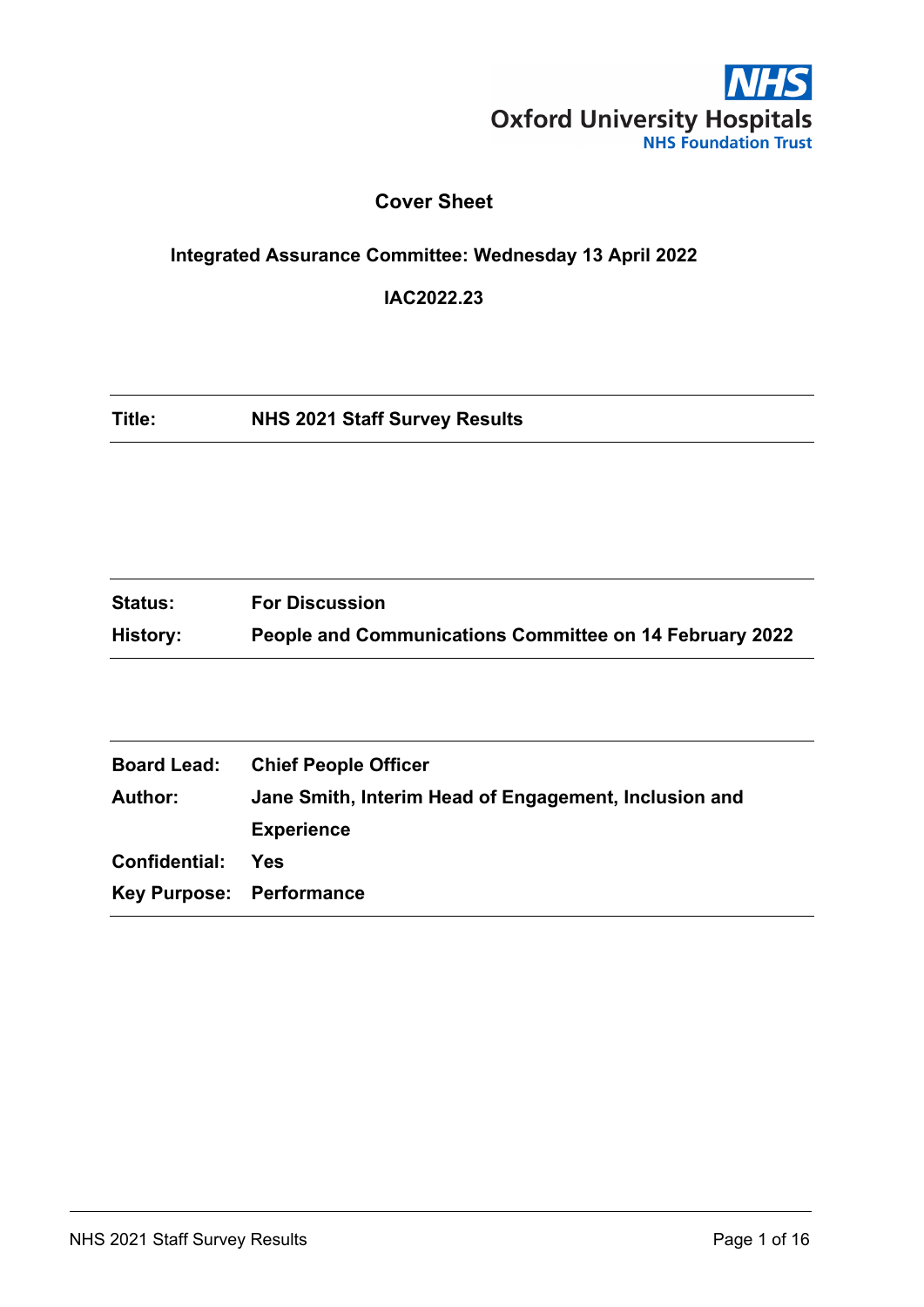## <span id="page-1-0"></span>**Executive Summary**

- 1. This report sets out the key staff survey results for Oxford University Hospitals Trust, with comparisons against 2020 data and the 2021 national average scores along with supporting narrative.
- 2. The report has been agreed at Trust Management Executive on 10 March 2022 following discussion at the People and Communications Committee on 14 February 2022. It also includes feedback from the Trade Alliance Committee on 10 February 2022 on how we make 'Our Engagement Promise' a success.
- 3. Our results are benchmarked against 126 Acute, and Acute and Community Trusts in England and compared against the national average scores.

#### 4. **The 2021 key findings include:**

- our highest response rate to date of **57%** (up from 53.1% in 2020).
- when comparing the results to 2020, we saw 11% of the questions improve, 39% remain very similar and 50% declined against some very high results in 2020 following the first wave of Covid-19 and the Trust response to that. It should be noted that preliminary results are highlighting that there has been a general decline across the NHS in England in the 2021 Staff Survey results.
- the Employee Engagement index (EEI) score, out of a score of 10, has declined to 7.0 from 7.2 in 2020 and 7.1 in 2019. Whilst the levels of involvement remained the same, the scores for advocacy and motivation declined this year.
- the areas showing most improvement in the Trust include improved reporting of immediate manager asking my opinion, not experiencing harassment, bullying or abuse from other colleagues, and a slight increase in the last experience of harassment/bullying/abuse being reported.
- the areas showing the most decline since 2020 include in the last 3 months have not come to work when not feeling well enough to perform duties, satisfied with extent the organisation values my work, and would recommend the organisation as a place to work.
- The Trust's focus on wellbeing has led to a significant increase (25%) in our staff feeling that the Trust is taking positive action on staff health and wellbeing. Health and Wellbeing is also a Quality priority again in 2022/23.

#### **Responding to the messages in the survey**

- We want to continue the journey of improvement which has seen the response rate increase for the last 4 years, so that we continue to develop an inclusive culture and make OUH a great place to work for all. Our intent is to achieve this through implementing a divisional led cascade approach to engagement that enables a deeper dive with the analysis to understand the results, and more consistent and local action planning. This will be supported by a range of activities across the year to demonstrate and build understanding of the behaviours we are looking to change, in response to our people's feedback. This approach is called 'Our Engagement Promise'.
- To position 'Our Engagement Promise; it demonstrates that we are committed to a culture that actively seeks the collaboration, inclusion, and voice of all our people, as we develop our plans and improvement activity to meet existing and future opportunities and challenges. The aim is to create and implement activities across the full year that demonstrate our commitment as a Trust to listen to our people's feedback, through the gathering, analysing,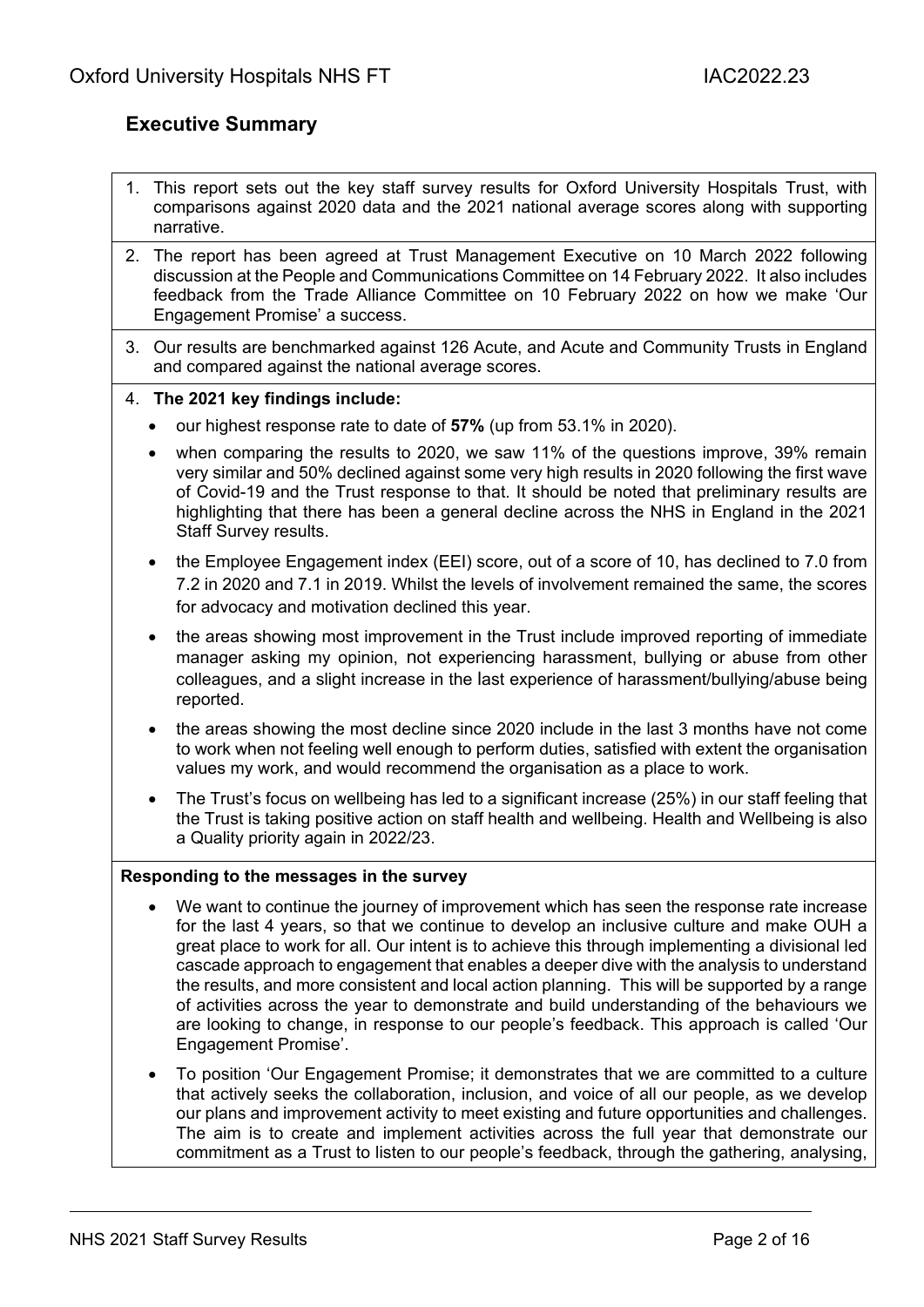co-creation, reviewing and feeding back of solutions that bring better ways of working for our people.

- The success to 'Our Engagement promise' is based on a trust-wide approach, with all Divisional leaders responsible for cascading the results, and team leads undertaking 'Time to Talk' conversations with their teams to co-design, embed and own local action plans. These need to be regularly reviewed as part of team meetings, and next steps fedback to teams. Our people need to be a part of the change to feel and see the improvements.
- Time to Talk templates will be created and given to support team discussions, which will help to give structure; highlighting key questions to ask, identifying what went well, what could be even better with a focus on co-creating better ways of working across the team.
- It is also suggested by the Trade Union Committee that all line managers have an objective as part of their Appraisal of reviewing and actioning staff survey results, and co creating improved ways of working with their teams. This was agreed at the Trust Management Executive meeting on 10 March 2022.
- We have reviewed the potential of utilising Ulysses as a vehicle to ensure co-created action plans are SMART and documented, monitored and regularly updated and progressed. This has been agreed as a viable option with the Ulysses team and will be rolled out as part of 'Our Engagement Promise' approach.
- We will continue to build on the improvements seen in the 2020 survey in relation to wellbeing as this remains an organisational focus as part of our 'Growing Stronger Together (GST) – Rest, Reflect, Recover' programme.
- We will also continue to address trust wide priorities with a focus on Equality, Diversity and Inclusion, Bullying and Harassment, and Violence and Aggression, to continue to make a difference to the working experience of our people and monitor results through our quarterly and annual surveys
- We will continue to learn from what has worked well to date within the national best in class trusts, as well as through the extended data analysis and identifying areas of internal good practice within divisions and project leads from our GST programme, to enable collective improvement. The findings and action plans emerging from the analysis of our results will be embedded and owned within teams and divisions, as well as identifying key cross-cutting themes that will also be driven forward corporately where required.
- Following the lifting of the embargo on Wednesday 30 March 2022 at 9.30 am, we will be sharing the survey results with several relevant people groups/forums, including the Equality Diversity and Inclusion steering group, Trust Alliance Committee and Joint Local Negotiating Committee (JLNC), to support engagement, and together make OUH a great place to work.

### 5. **Recommendations**

- 5.1 The Integrated Assurance Committee is asked to:
	- 5.1.1 Note the 2021 NHS Staff Survey results
	- 5.1.2 Note 'Our Engagement Promise' proposal with a clear focus on a divisional cascade approach to engagement and co-creation of action plans to bring about local improvements and make OUH a great place to work.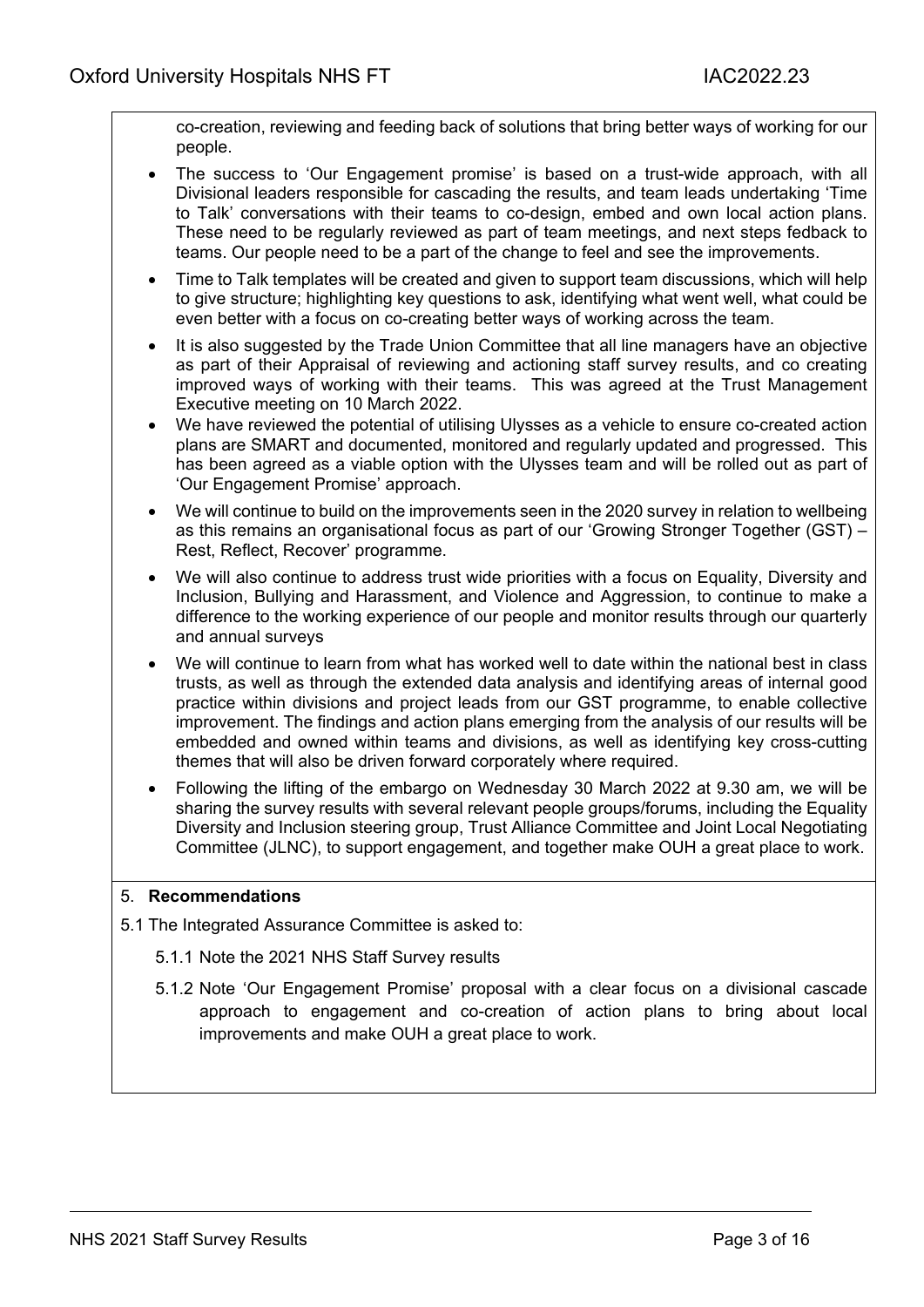## Contents

| $\mathbf{1}$ . |  |
|----------------|--|
| 2.             |  |
| 3.             |  |
| $\overline{4}$ |  |
| 5.             |  |
| 6              |  |
| $\overline{7}$ |  |
| 6              |  |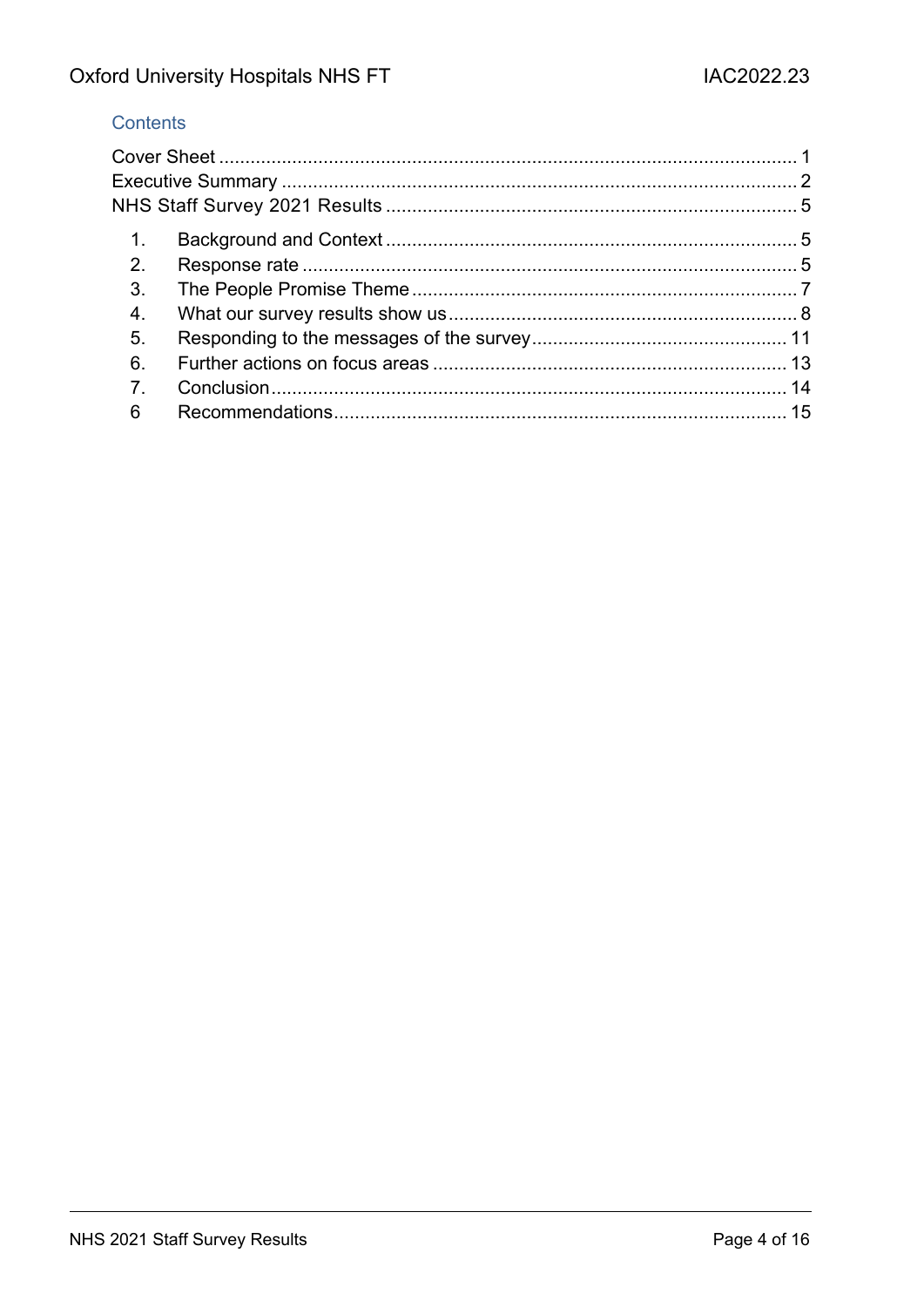# <span id="page-4-0"></span>**NHS 2021 Staff Survey Results**

### <span id="page-4-1"></span>**1. Background and Context**

- 1.1. Participation in the annual NHS Staff Survey is a mandatory requirement for all NHS organisations. NHS England sets the framework and questions for the survey and we commission Picker to manage the survey for us.
- 1.2. The National Team provides us with valuable benchmarking data against 126 Acute and Acute and Community Trusts across England. This is the benchmark group against which average scores are calculated within this report.
- 1.3. The survey was issued to staff substantively employed by OUH using a mixed method of email and postal surveys. The survey was open from 27 September to 26 November 2021.
- 1.4. Completion of the survey by staff is not compulsory. We strongly encouraged participation and automated reminders were periodically issued by Picker. This was supported by several incentives developed by us and regular monitoring and communication.
- 1.5. In line with the commitment in 2021/22 to the People Plan, the national Annual Survey has been redeveloped to align with the People Promise. This change includes the addition of 32 new questions and the removal of others, which impacts slightly on some of the comparability to previous years.
- 1.6. The 2021 survey asked 117 questions which were categorised into five key themes: i) your job, ii) your team and people in your organisation iii) your manager iv) your health, well-being and safety at work and v) your personal development and organisation, 60 of these can be historically compared.
- 1.7. A series of local questions have been included again this year to allow us to analyse feedback and trends, continuing from our 2019 and 2020 survey around Values and Leadership. We have also included a Covid module of questions to help us understand how best we can continue to support our workforce in terms of their working environment and Health and Wellbeing.
- 1.8. This report sets out our organisational results compared to 2020 data and the national average scores for 2021, along with supporting narrative. When compared to the national average scores overall our staff have fedback a more favourable experience.

#### <span id="page-4-2"></span>**2. Response rate**

- 2.1. We received our highest response rate to date in the 2021 NHS Staff Survey of **57%** (7,774 people) compared to 2020 response rate of 53.1% (6,971 people) and 48.2% (5,926 people) in 2019. This is an increase of 803 completions. This compares very favourably to the national average for our benchmark group in 2021 of 46%
- 2.2. There was considerable variation in response rates across our divisions, with the highest response rate being 70.1% (Operational Services) and 69.8% (Corporate). The lowest being Education and Training (Medical Staff Training) at 25.8% and MRC Division was lowest for the clinical divisions at 48.6%. The most improved was Estates who increased from 30.3% in 2020 to 56.6% in 2021. The breakdown of response rate by divisions, compared to the 2020 results, is shown in Table 1.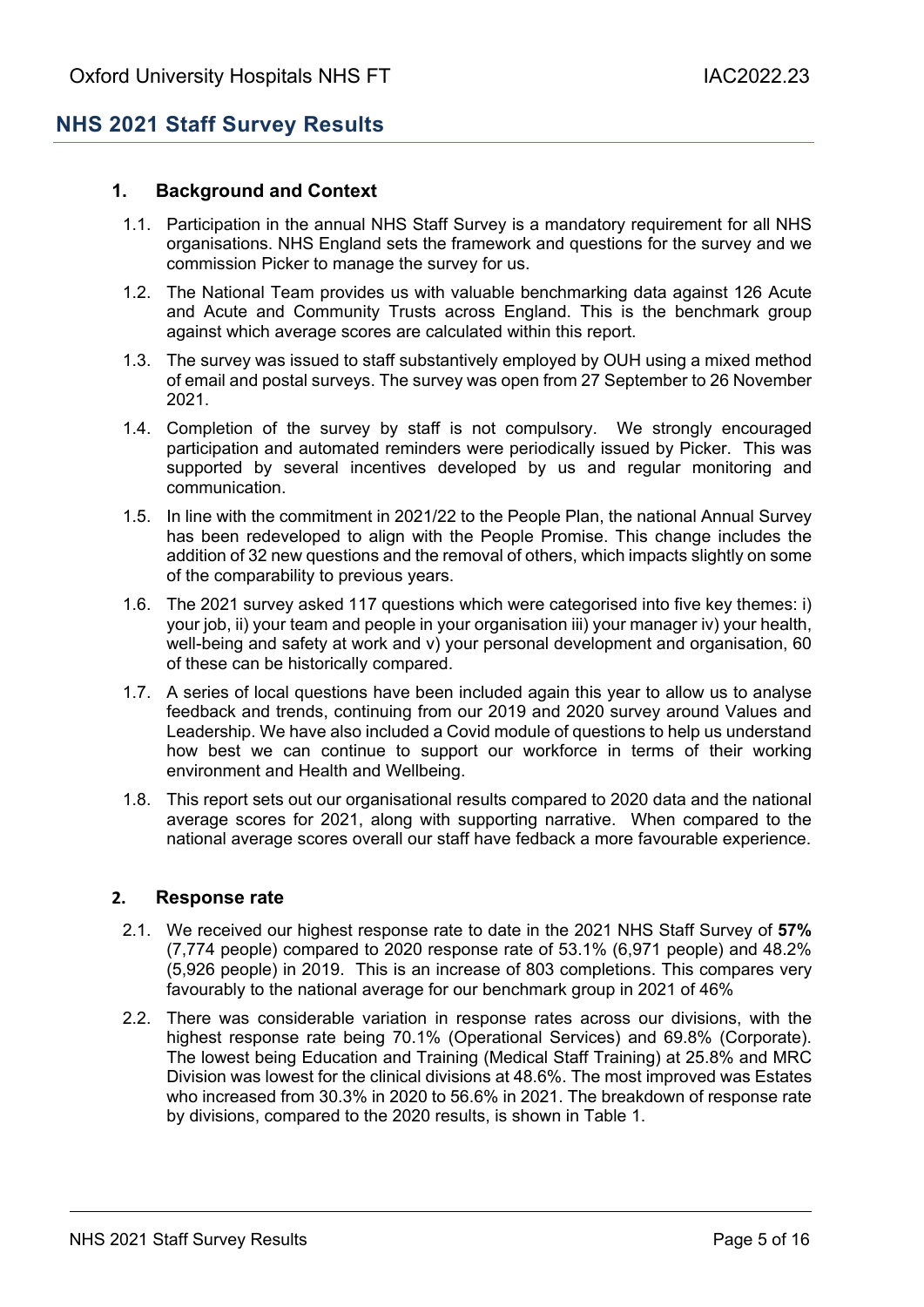| <b>Divisions</b>                                                                     | 2021  | 2020  | <b>People</b> | <b>Increase</b> |
|--------------------------------------------------------------------------------------|-------|-------|---------------|-----------------|
| <b>Clinical Support Services</b>                                                     | 58.3% | 55.8% | 1288          | 2.5%            |
| Corporate                                                                            | 69.8% | 62.6% | 666           | $7.2\%$         |
| <b>Education and Training</b>                                                        | 25.8% | 8.5%  | 16            | 17.3%           |
| <b>Estates</b>                                                                       | 56.6% | 30.3% | 125           | 26.3%           |
| <b>Hosted Services DIV</b>                                                           | 47.9% | 35.6% | 23            | 12.3%           |
| <b>Medicine, Rehabilitation and Cardiac</b>                                          | 48.6% | 48.2% | 1513          | $0.4\%$         |
| <b>Neurosciences Orthopaedics Trauma Specialist</b><br><b>Surgery and Children's</b> | 55.8% | 48.6% | 1931          | 7.2%            |
| <b>Operational Services</b>                                                          | 70.1% | 58.2% | 136           | 11.9%           |
| <b>Research &amp; Development</b>                                                    | 62.1% | 55.6% | 133           | 6.5%            |
| <b>Surgery Oncology and Womens</b>                                                   | 60.9% | 60.0% | 1922          | 0.9%            |

**Table 1: 2021 response rate by division compared to 2020**

2.3. The overall improvement to our Trust response rate is contributable to the following actions undertaken in 2021:

- 2.3.1.Further development of personal incentives introduced in 2020, whereby all our people completing the survey were entered into a prize draw for the opportunity to win: a) 15 prizes of £50 *Love to Shop* vouchers; b) 1 special prize of an iPad and c) 1 person to win 5 day's annual leave for the year 2022/23. Which have now been issued and presented to the prize winners.
- 2.3.2.We increased communication and engagement with all staff during the Covid-19 pandemic, and a commitment to act on the feedback was given about staff experience of the pandemic and beyond. A clear Communications plan with key messages, including an overall visual identity which brought together Autumn internal communications under the 'Have your say – make your voice heard' umbrella and made connections between Staff Survey, Speak Up Month, Black History Month and other staff engagement activities, and Executive visibility in encouraging staff to complete the survey, led by the Chief People Officer.
- 2.4. Table 2 shows the breakdown of Staff Groups represented in the survey results compared to 2020.This shows an increase in all Staff groups responding to the survey with a significant increase in Estates and Ancillary. Medical and Dental, although again, made a slight increase in responses from 2020, is still only achieving 43.40%.

| <b>Staff Group</b>                      | 2021   | 2020   | <b>People</b> | <b>Increase</b> |
|-----------------------------------------|--------|--------|---------------|-----------------|
| ADD PROF SCIENTIFIC AND TECHNIC         | 67.80% | 59.30% | 384           | 8.50%           |
| <b>ADDITIONAL CLINICAL SERVICES</b>     | 47.00% | 46.40% | 1062          | 0.60%           |
| <b>ADMINSITRATIVE CLINICAL SERVICES</b> | 67.40% | 62.70% | 1951          | 4.70%           |
| <b>ALLIED HEALTH PROFESSIONALS</b>      | 63.60% | 61.50% | 532           | 2.10%           |
| <b>ESTATES AND ANCILLARY</b>            | 56.70% | 27.20% | 140           | 29.50%          |
| <b>HEALTHCARE SCIENTISTS</b>            | 69.30% | 65.00% | 201           | 4.30%           |
| <b>MEDICAL AND DENTAL</b>               | 43.40% | 39.30% | 928           | 4.10%           |
| <b>NURSING AND MIDWIFERY REGISTERED</b> | 57.80% | 54.30% | 2375          | 3.50%           |

#### **Table 2: 2021 response rate by staff group compared to 2020**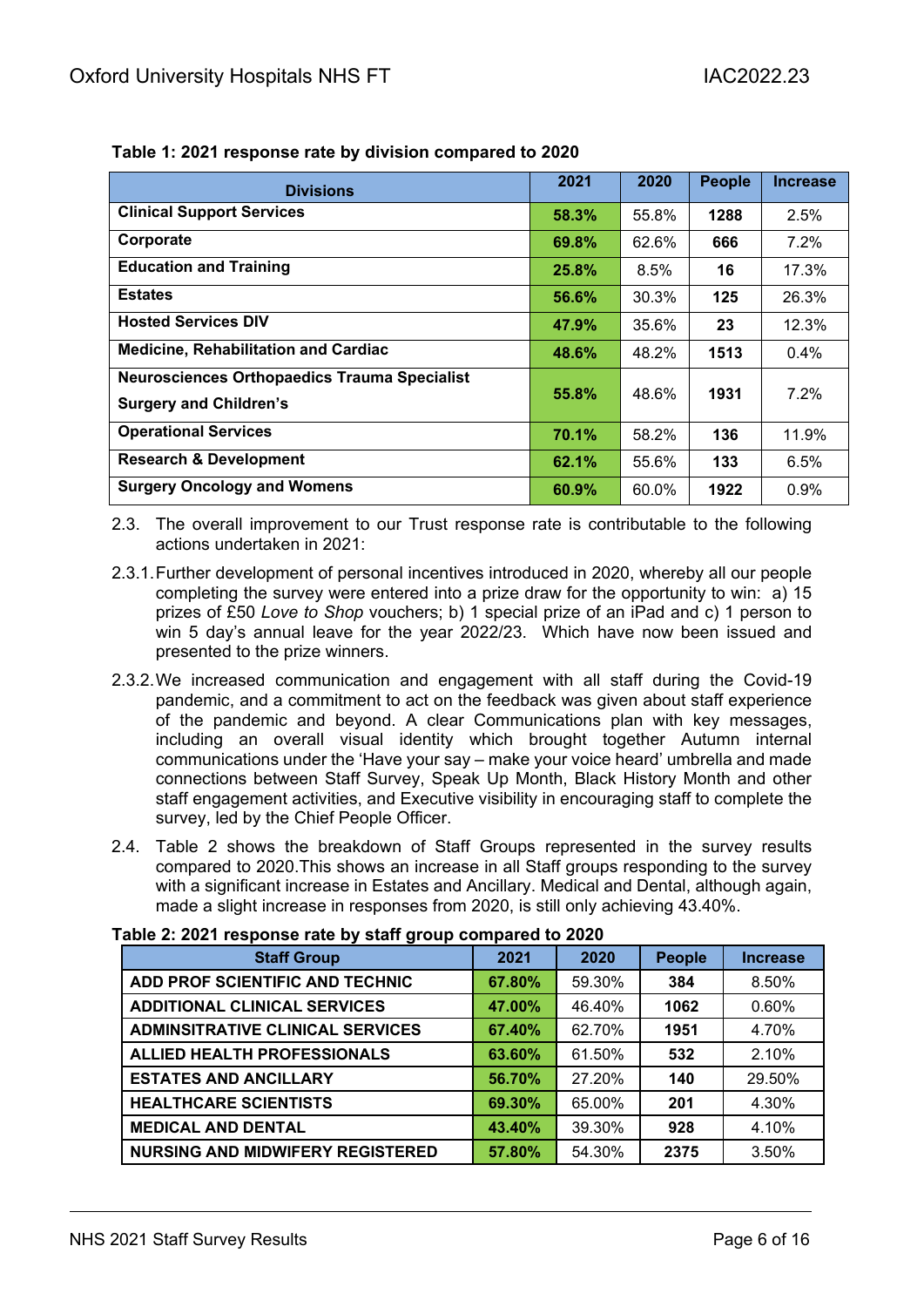### <span id="page-6-0"></span>**3. The People Promise Theme**

3.1. For the 2021 survey onwards the questions in the NHS Staff Survey are aligned to the People Promise. This sets out, in the words of NHS staff, the things that would most improve their working experience, and is made up of seven elements:



3.2. In support of this, the results of the NHS Staff Survey are now measured against the seven People Promise elements and against two of the themes reported in previous years (Staff Engagement and Morale).

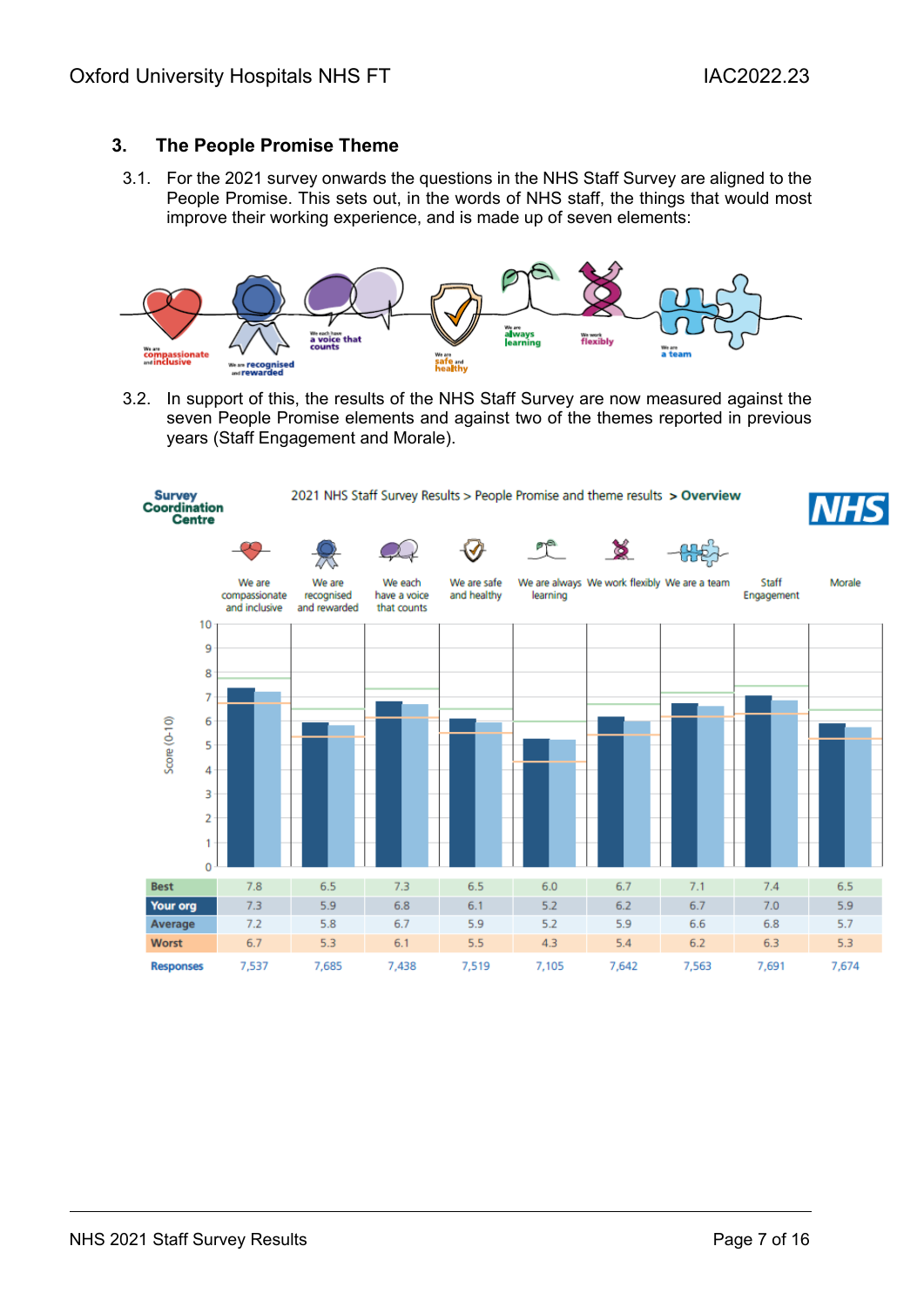### <span id="page-7-0"></span>**4. What our survey results show us**

|          | Table 3: 5 most improved scores in 2021 compared to 2020 and the national average |  |  |  |
|----------|-----------------------------------------------------------------------------------|--|--|--|
| for 2021 |                                                                                   |  |  |  |

| <b>Most Improved from 2020 survey</b>                                                                                         | <b>OUH</b><br>2021 | <b>OUH</b><br>2020 | <b>National</b><br><b>Average</b> |
|-------------------------------------------------------------------------------------------------------------------------------|--------------------|--------------------|-----------------------------------|
| q13d. Last experience of physical violence reported                                                                           | <b>68%</b>         | 62%                | 67%                               |
| g14c. Not experienced harassment, bullying or abuse from other<br>colleagues                                                  | 82%                | 79%                | 81%                               |
| q9c. Immediate manager asks for my opinion before making<br>decisions that affect my work                                     | 61%                | 58%                | 55%                               |
| q14d. Last experience of harassment/bullying/abuse reported                                                                   | 46%                | 44%                | 46%                               |
| q14a. Not experienced harassment, bullying or abuse from<br>patients/service users, their relatives, or members of the public | 76%                | 74%                | 72%                               |

- 4.1. Table 3 above shows positive improvements in our people not experiencing harassment, bullying or abuse from colleagues and the public, as well as an improvement in reporting of incidents when it does happen. This has been an ongoing focus for several years and will continue. Violence and Aggression from patients to our people is a quality priority for us in 2022/23.
- 4.2. There have also been some improvements in questions focusing on the theme of 'my immediate line manager', especially in terms of asking my opinion before making changes that affect my work.

#### **Table 4: Most declined scores for 2021 and how they compare to 2020 and the national average for 2021**

| <b>Most Declined from 2020 survey</b>                                                              | <b>OUH 2021</b> | <b>OUH 2020</b> | <b>National</b><br>Average |
|----------------------------------------------------------------------------------------------------|-----------------|-----------------|----------------------------|
| q3i. Enough staff at organisation to do my job<br>properly                                         | 30%             | 39%             | 30%                        |
| q11d. In last 3 months, have not come to<br>work when not feeling well enough to<br>perform duties | 51%             | 58%             | 56%                        |
| q2b. Satisfied with extent the organisation<br>values my work                                      | 43%             | 50%             | 43%                        |
| g2a. Often/always look forward to going to<br>work                                                 | 58%             | 64%             | 58%                        |
| g21c Would recommend organisation as a<br>place to work                                            | 64%             | 70%             | 61%                        |

4.3. The continued consequences of coping with the sustained impact of Covid-19 on staffing levels, sickness levels and operational pressures are reflected in some of our results that have seen a decline since 2020, especially in terms of advocacy for the Trust as a place to work, feeling valued by the Trust and therefore looking forward to going to work.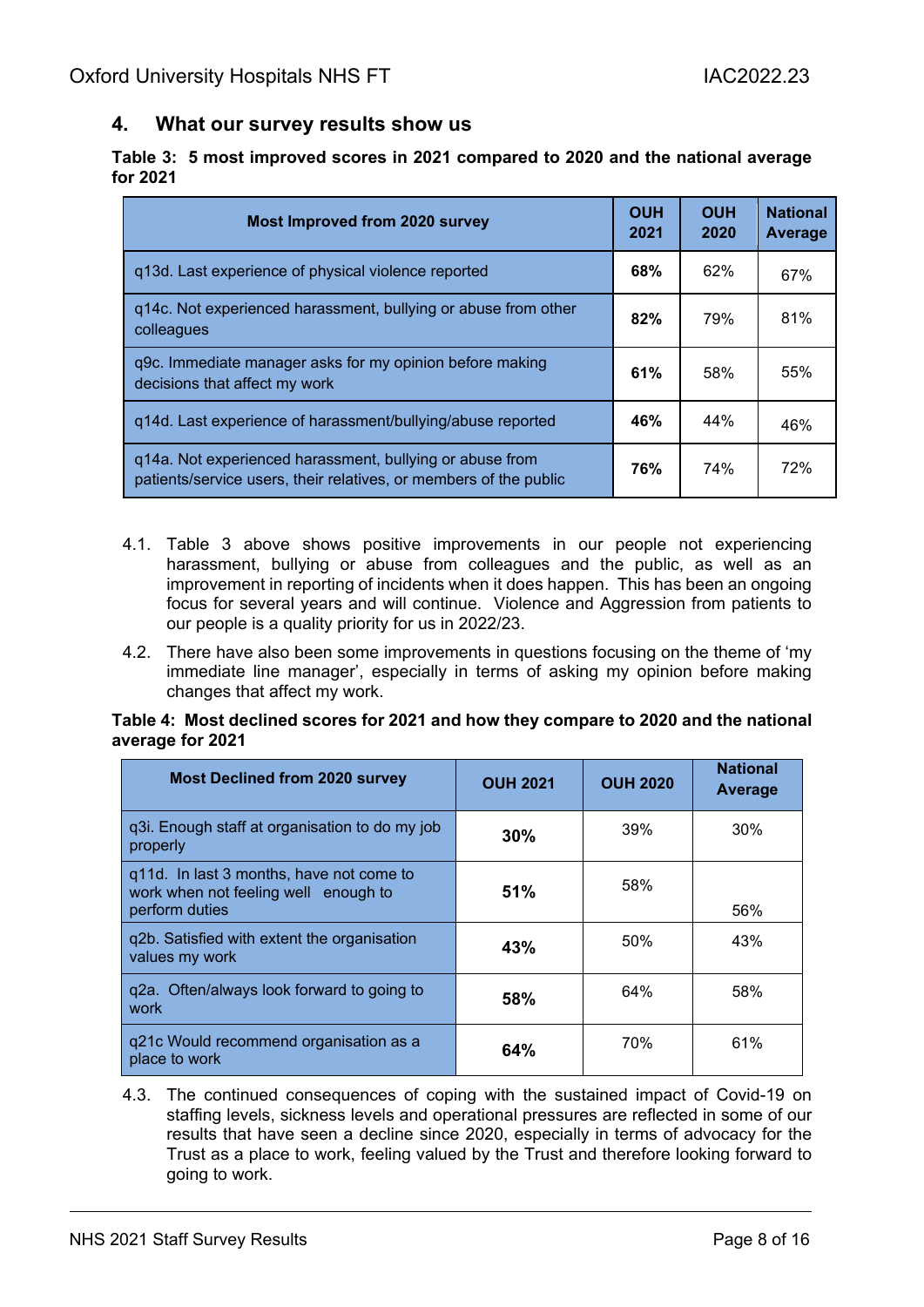- 4.4. During 2021 we launched the Growing Stronger Together programme to support our people with Rest, Reflection and Recovery to cope with the trauma of 2020 and the ongoing workload, complexities, and stress. Multiple initiatives across 5 primary themes were introduced as part of this programme. The themes can be summarised as follows:
	- 4.4.1.Meeting the immediate need for rest and recovery
	- 4.4.2.Building a culture of learning, compassion, and inclusion
	- 4.4.3.Facilitating post traumatic growth
	- 4.4.4.Supporting sustainable service recovery and workforce planning
	- 4.4.5.Building work lives that have more flexibility and autonomy
- 4.5. These programmes take time to have the kind of impact they are designed for especially in context of a continuing pandemic and the resultant levels of continued stress, exhaustion, and lack of relief. The continuation of the focus and delivery of these initiatives will remain an area of investment in the coming year
- 4.6. Wellbeing Check-ins were introduced on the 6<sup>th</sup> of September 2021, with over 2000 having been completed to date. Manager briefings were provided during the first two months of launch and are now run when required. We have taken feedback on board and made the Check-ins as flexible and helpful as possible. For example, they can now be incorporated into appraisals and regular 1-2-1 conversations.
- 4.7. **The Employee Engagement Index (EEI) score**, out of a score of 10, has declined to 7.0 from 7.2 in 2020 and 7.1 in 2019. Whilst the levels of involvement remained the same, the scores for advocacy and motivation declined this year, see Table 5 below. Our EEI remains favourable compared to the national average for our benchmark group in 2021 of 6.8

#### **Table 5: Staff survey questions that make up the EEI score for 2021 and how they compare to 2020 and 2019 scores, along with the national average for 2021.**

| <b>Theme</b>       | <b>Question /Statements</b>                                                                                     | <b>OUH</b><br>2021<br>score | <b>OUH</b><br>2020<br>$\frac{9}{6}$ | <b>OUH</b><br>2019<br>$\frac{9}{6}$ | <b>National</b><br>Average<br>2021 |
|--------------------|-----------------------------------------------------------------------------------------------------------------|-----------------------------|-------------------------------------|-------------------------------------|------------------------------------|
|                    | Q2a. Often/always look forward to going<br>to work                                                              | 58%                         | 64%                                 | 63%                                 | 52%                                |
| <b>Motivation</b>  | Q2b. Often/always enthusiastic about my<br>job                                                                  | <b>70%</b>                  | 75%                                 | 75%                                 | 68%                                |
|                    | Q2c. Time often/always passes quickly<br>when I am working                                                      | 75%                         | 77%                                 | 77%                                 | 73%                                |
|                    | Q4a. Opportunities to show initiative<br>frequent in my role                                                    | 74%                         | 75%                                 | 73%                                 | 72%                                |
| <b>Involvement</b> | Q4b. Able to make suggestions to<br>improve the work of my team/dept                                            | 72%                         | 75%                                 | <b>75%</b>                          | 70%                                |
|                    | Q4d. Able to make improvements<br>happen in my area of work                                                     | 56%                         | 57%                                 | 57%                                 | 53%                                |
|                    | Q18a. Care of patients/service users is<br>organisation's top priority                                          | 80%                         | 82%                                 | 79%                                 | 76%                                |
| <b>Advocacy</b>    | Q18c. I would recommend organisation<br>as place to work                                                        | 64%                         | <b>70%</b>                          | 64%                                 | 58%                                |
|                    | Q18d. If a friend/relative needed<br>treatment would be happy with standard<br>of care provided by organisation | 78%                         | 83%                                 | 78%                                 | 67%                                |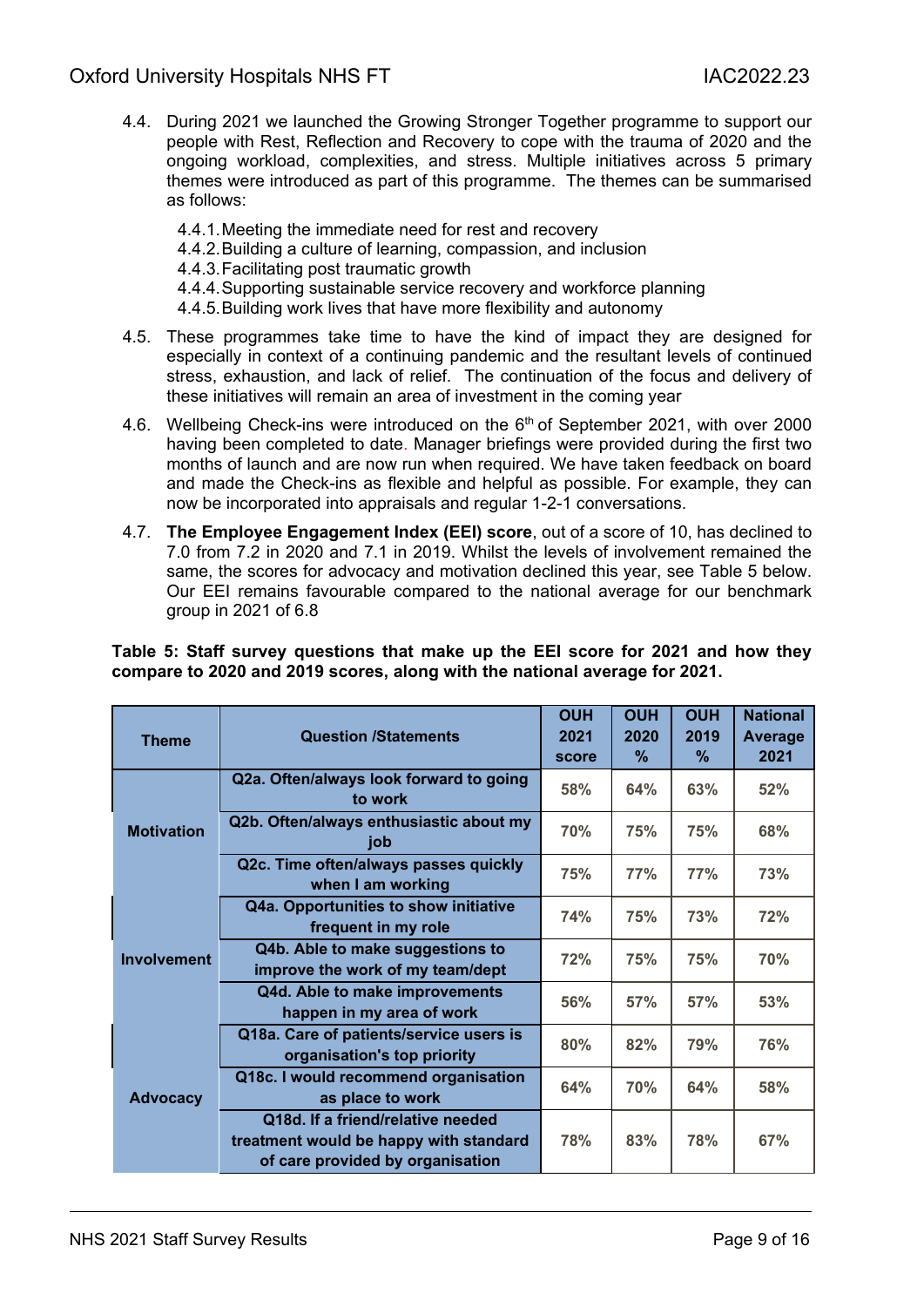- 4.8. The clinical division with the highest EEI is Surgery, Oncology and Womens (SUWON) at 7.2. Estates and SUWON are the only 2 divisions to see a slight increase overall, although Estates has the lowest EEI at 6.6.
- 4.9. **Workforce Disability Equality Standard (WDES)** scores for 2021. When comparing scores to the previous year, for disabled staff improvements were seen on 4 questions, with declines on the other 5. Non-disabled staff also saw improvements on 4 questions, although only 3 of the improved questions were the same with non-disabled staff improving on the % of staff reporting bullying, where disabled staff saw a decline. Conversely, disabled staff saw an improvement on the % of staff feeling the organisation acts fairly regarding career progression, where there was a decline for non-disabled staff.
- 4.10. For both groups, improvements were seen on % of staff experiencing bullying and harassment from patients and from managers; bullying and harassment from colleagues also improved for disabled staff but not for non-disabled staff. Comparing the scores of disabled and non-disabled staff also show that scores for disabled staff are worse on every question.

| <b>Question - WDES Data</b><br><b>OUH</b>                                                                   | <b>Disabled</b><br>2021 | <b>Disabled</b><br>2020 | <b>Disabled</b><br>2019 | Non-<br><b>Disabled</b><br>2021 | Non-<br><b>Disabled</b><br>2020 | Non-<br><b>Disabled</b><br>2019 |
|-------------------------------------------------------------------------------------------------------------|-------------------------|-------------------------|-------------------------|---------------------------------|---------------------------------|---------------------------------|
| % Of staff experiencing<br>harassment, bullying or<br>abuse from patients or<br>relatives in last 12 months | 29.4%                   | 31.5%                   | 33.2%                   | 22.4%                           | 24.2%                           | 24.4%                           |
| % Of staff experiencing<br>harassment, bullying or<br>abuse from managers in<br>last12 months               | 16.4%                   | 17.0%                   | 18.0%                   | 8.6%                            | 10.2%                           | 11.0%                           |
| % Of staff experiencing<br>harassment, bullying or<br>abuse from colleagues in<br>last12 months             | 25.3%                   | 30.4%                   | 30.9%                   | 25.3%                           | 19.6%                           | 21.1%                           |
| % Of staff who reported last<br>experience of harassment,<br>bullying or abuse                              | 45.4%                   | 48%                     | 46.8%                   | 45%                             | 42%                             | 45.2%                           |
| % Staff who feel the<br>organisation acts fairly with<br>regard to career<br>progression/promotion          | 51.8%                   | 50%                     | <b>Not</b><br>Available | 56.8%                           | 59.5%                           | Not Available                   |
| % Staff who felt pressure<br>from their manager to come<br>into work when not feeling<br>well enough        | 27.1%                   | 26.8%                   | 29%                     | 19.8%                           | 18.3%                           | 17.5%                           |
| % Staff who are satisfied<br>with the extent the<br>organisation values their<br>work                       | 36.3%                   | 40.8%                   | 37.2%                   | 45.4%                           | 51.9%                           | 50%                             |

#### **Table 6: Workforce Disability Equality Standards (WDES) scores for 2021**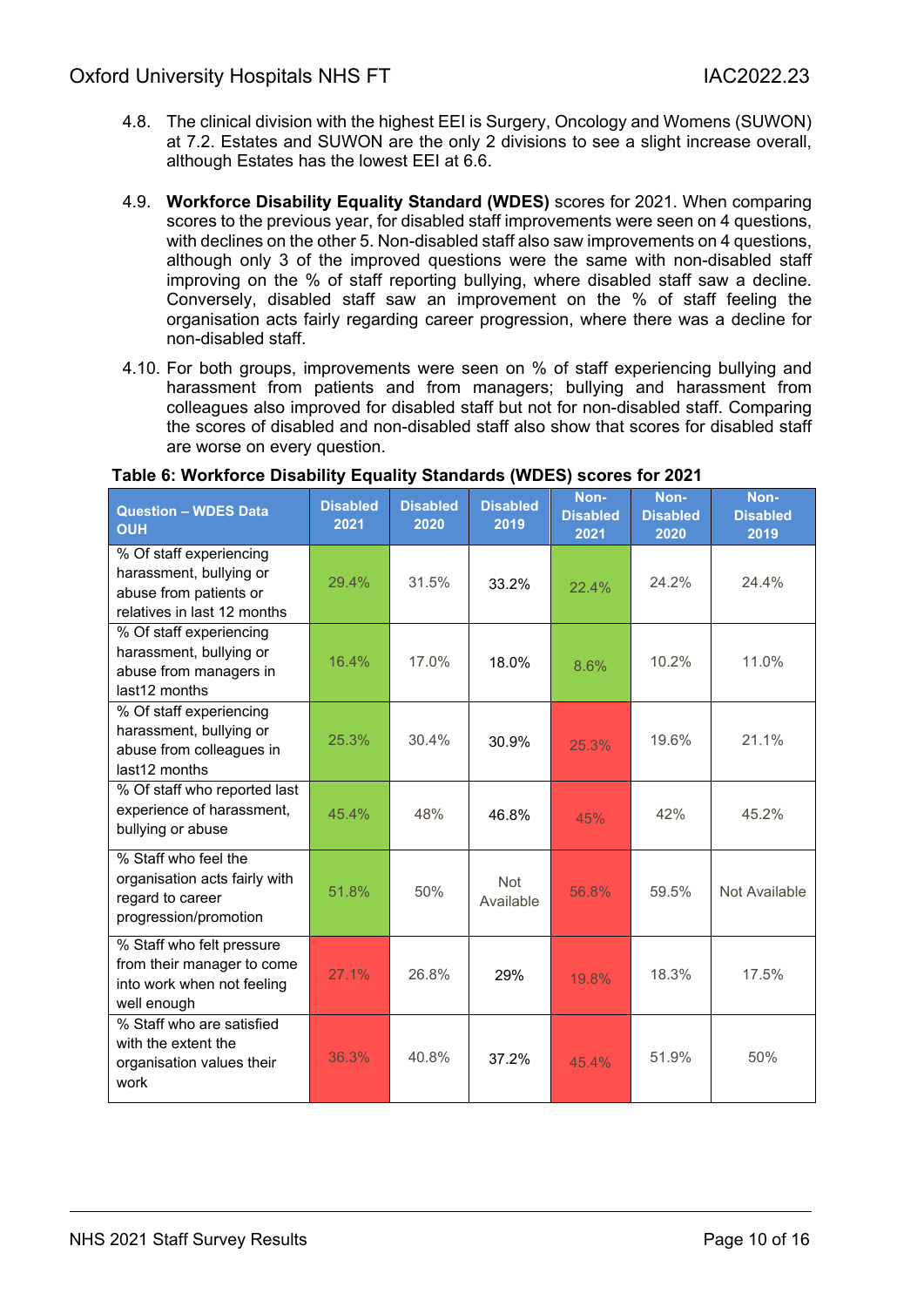| % Staff who say their<br>employer has made<br>adequate adjustments to<br>enable them to carry out<br>their work | 79.4% | 81.3% | 74.3% | N/A            | N/A | N/A |
|-----------------------------------------------------------------------------------------------------------------|-------|-------|-------|----------------|-----|-----|
| <b>Staff Engagement Score</b>                                                                                   | 6.7   | 6.8   | 6.7   | 7 <sub>1</sub> | 7.3 | 7.2 |

- 4.11. **Workforce Race Equality Standard (WRES) -** In comparison with the 2020 scores, there are improvements for BAME staff on 3 of the 4 questions, with a decline on the % of staff believing the organisation provides equal opportunities for career progression. This is only true for 2 out of 4 questions for White staff.
- 4.12. Comparing the scores for BAME and White staff, scores are worse for BAME staff across 3 of the 4 questions, with a comparable score on the % of staff experiencing bullying, harassment, or abuse from patients, relatives, or the public in the last 12 months.

| <b>Question - WRES Data OUH</b>                                                                                  | <b>OUH</b><br><b>BAME</b><br>2021 | <b>OUH</b><br><b>BAME</b><br>2020 | <b>OUH</b><br><b>BAME</b><br>2019 | <b>OUH</b><br><b>White</b><br>2021 | <b>OUH</b><br><b>White</b><br>2020 | <b>OUH</b><br><b>White</b><br>2019 |
|------------------------------------------------------------------------------------------------------------------|-----------------------------------|-----------------------------------|-----------------------------------|------------------------------------|------------------------------------|------------------------------------|
| % Of staff experiencing<br>harassment, bullying or abuse<br>from patients or relatives in last<br>12 months      | 23.5%                             | 24.7%                             | 26.4%                             | 23.9%                              | 25.8%                              | 25.8%                              |
| % Of staff experiencing<br>harassment, bullying or abuse<br>from staff in last 12 months                         | 25.6%                             | 28.1%                             | 28.8%                             | 22%                                | 25.3%                              | 26.8%                              |
| % Of staff believing<br>organisation provides equal<br>opportunity for career<br>progression / promotion         | 48.3%                             | 51.6%                             | 50.8%                             | 58.7%                              | 60.3%                              | 60.5%                              |
| % Of staff experienced<br>discrimination at work from<br>manager / team leader or<br>colleague in last 12 months | 15.3%                             | 16.0%                             | 15.1%                             | 6.6%                               | 5.9%                               | 6.8%                               |

### **Table 7: Workforce Race Equality Standards (WRES) scores for 2021**

4.13. There has been a change in how the score is calculated for Q15, '% of staff believing the organisation provides equal opportunity for career progression'. For this year, the calculation includes those who responded "Don't know" to the question, where they previously were excluded, creating an artificial decline in the score from 51.6% in 2020 to 48.3% in 2021. Where possible, this has been adjusted for previous years, so that we have a historical comparison; data was not available for the WDES 2019 submission as the question used to determine disability changed between 2019 and 2020 and therefore Picker do not provide this historical comparison.

### <span id="page-10-0"></span>**5. Responding to the messages of the survey**

5.1. We want to continue the journey of improvement which has seen the response rate increase for the last 4 years, so that we continue to develop an inclusive culture and make OUH a great place to work for all. Our intent is to achieve this through implementing a divisional led cascade approach to engagement that enables a deeper dive with the analysis to understand the results, and more consistent and local action planning. This will be supported by a range of activities across the year to demonstrate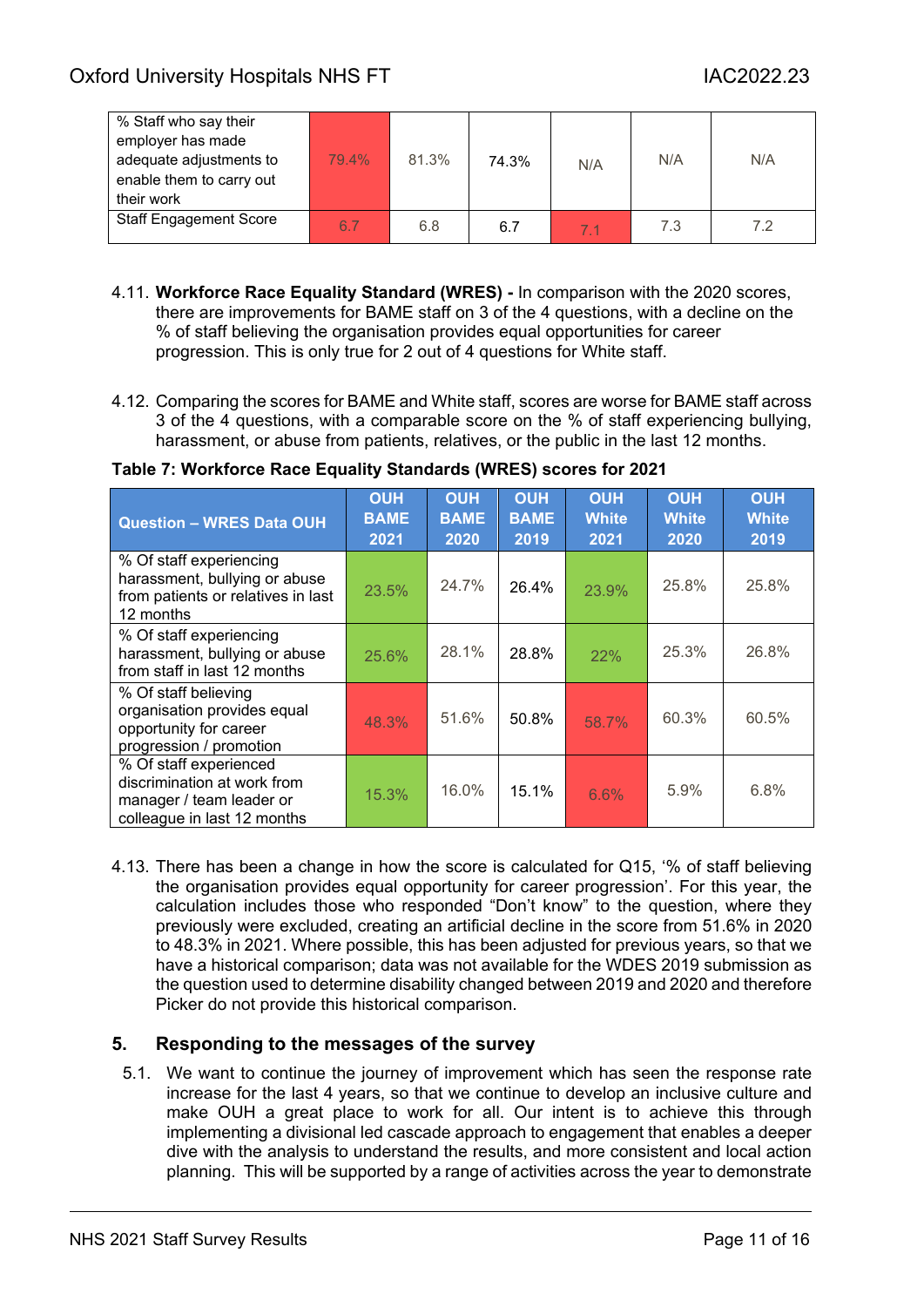and build understanding of the behaviours we are looking to change, in response to our people's feedback. This approach is called 'Our Engagement Promise'.

- 5.2. To position 'Our Engagement Promise; it demonstrates that we are committed to a culture that actively seeks the collaboration, inclusion, and voice of all our workforce, as we develop our plans and improvement activity to meet existing and future opportunities and challenges. The aim is to create and implement activities across the full year that demonstrate our commitment as a Trust to listen to our people's feedback, through the gathering, analysing, co-creation, reviewing and feeding back of solutions that bring better ways of working for our people.
- 5.3. The success to 'Our Engagement promise' is based on a trust-wide approach, with all Divisional leaders responsible for cascading the results, and team leads undertaking 'Time to Talk' conversations with their teams to co-design, embed and own local action plans. These need to be regularly reviewed as part of team meetings, and next steps fedback to teams. Our people need to be a part of the change to feel and see the improvements.
- 5.4. Within this approach, there are several stages involved, which commence with the following approach to data analysis:
	- extended data analysis from Picker and our Workforce Information Team to further assess the themes and trends of the current results.
	- a deep dive analysis into key themes and areas of interest such as Wellbeing, EDI, Harassment and Bullying and Violence and Aggression.
	- a thematic analysis on the free text comments to examine the free text data and identify common themes.
- 5.5. The Divisional Workforce teams will attend a Data analysis workshop in March 2022 to enable the greater sharing and interpretation of the data with divisional leadership teams, to encourage greater ownership of data and co-designing of action plans and ways of working to continually improve.
- 5.6. The results will be shared with the Trust Management Executive and divisional senior leadership teams. This will enable early conversations and insights, commitment to be gained to drive engagement activity from divisional leadership teams with the support of Heads of Workforce and for divisional leaders to work with their teams to understand local issues and co-design action plans for improvement.
- 5.7. Time to Talk templates will be created and given to support team sessions, which will help to give structure; highlighting key questions to ask, identifying what went well, what could be even better with a focus on co-creating better ways of working across the team.
- 5.8. Trust Management Executive agreed the Trade Union Committee suggestion for all line managers to have an objective as part of their Appraisal of reviewing and actioning staff survey results and co-creating improved ways of working with their teams.
- 5.9. We will hold focus groups with Growing Stronger Together leads and contributors to understand and correlate the impact between the actions and survey specific questions. The survey has provided valuable insight into what staff would like to see specifically regarding staff recognition and wellbeing. We will also look to integrate objectives into the 'Growing Stronger Together – Rest, Reflect, Recover' programme and Quality Priority in 2022/23.
- 5.10. We recommend holding several workshops and activities between June and August 2022 to promote ways of working and actions in relation to some Trust strategic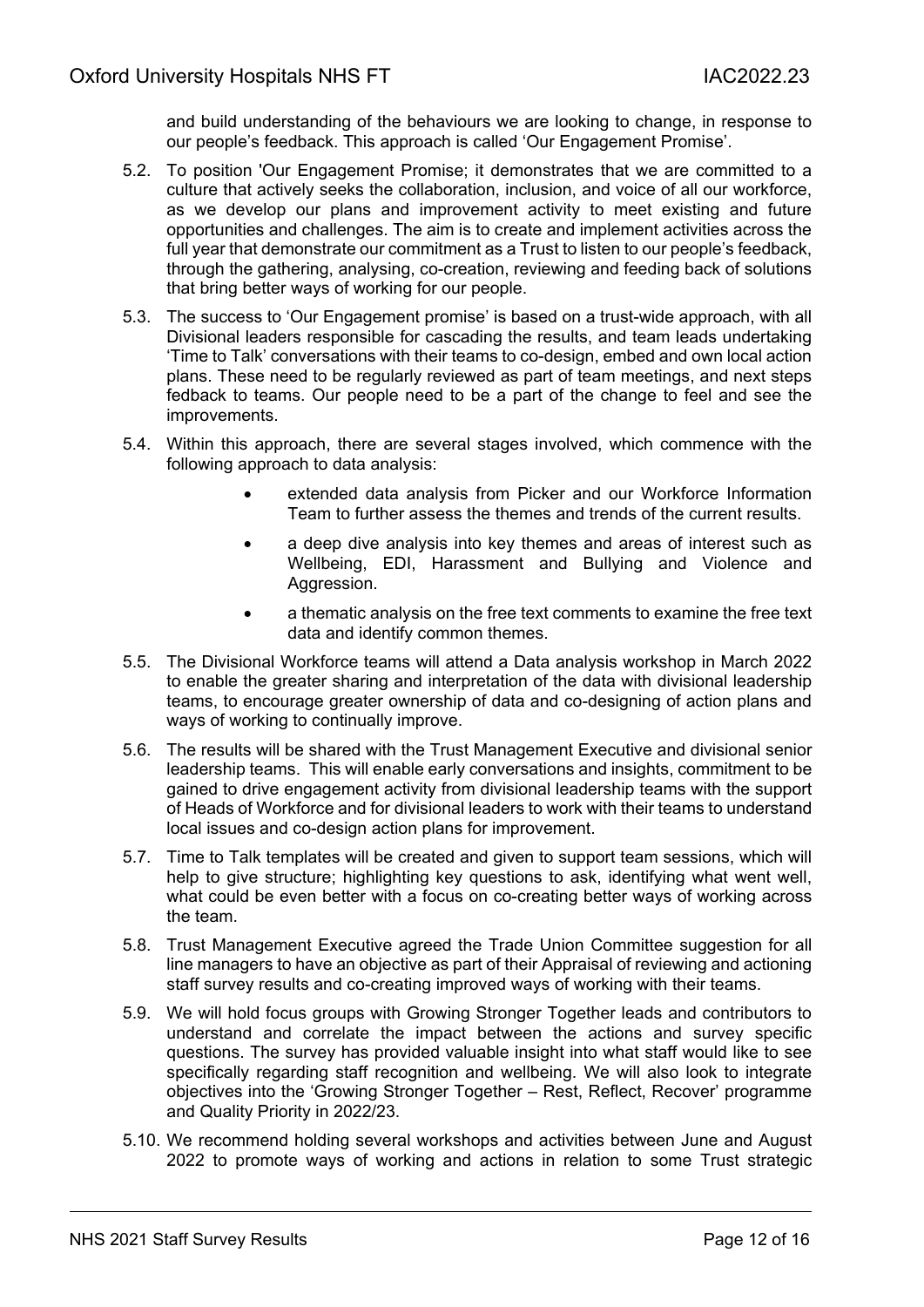priorities, focusing on: Wellbeing, EDI, Violence and Aggression and Bullying and Harassment. This will include arranging meaningful conversations to demonstrate and build understanding of the behaviours we are looking to change in response to our people's feedback. This will support people's ongoing development, as well as involve people in being part of the change we want to see.

- 5.11. Ongoing Engagement steering group meetings will be used to support the Divisional Heads of Workforce, survey leads and divisional leadership teams in sharing results and learning from best practice, inside and outside the Trust. This will include discussing and sharing good practice to implementing the 'Our Engagement Promise' actions at a local level.
- 5.12. A key success factor to continuing to increase the response rate of the survey each year and hear more from our people about their experience of working within OUH is for divisional leadership teams to actively encourage team leaders to participate in 'Time to Talk' sessions with their teams and co-design, embed and own local action plans. These local conversations enable us to better understand the issues and to collectively make recommendations that will help resolve issues locally and give our people more opportunities to be part of the changes they wish to see. People will participate more when they feel, not just see, the change. Cross-cutting themes from divisions will also be supported corporately to drive forward change where required.
- 5.13. We also need to identify ways to increase participation from areas which are lower responding, e.g., medical colleagues. We will connect with our Shelford colleagues to identify how they encourage medical engagement in the survey.
- 5.14. Prior to the start of the 2022 annual staff survey, a follow up communication / pre 2022 survey messages of our progress against the divisional and Trust priorities will be undertaken.
- 5.15. Survey results, including performance on the WRES and WDES metrics, will be shared with the EDI Steering Group and with our staff network leads for analysis and recommendation. The analysis and recommendations will be detailed in the Trust's Combined Equality Standards Report, including WRES and WDES, that will be published in September 2022.
- 5.16. It is important that the staff survey becomes an integrated part of our cultural barometer rather than an annual standalone initiative. We will continue to undertake quarterly staff surveys and will discuss the results in feedback sessions throughout the year to keep the conversation active.
- 5.17. We will be reviewing the potential of utilising Ulysses as a vehicle to ensure co-created action plans are SMART and documented, monitored and regularly updated and progressed.

### <span id="page-12-0"></span>**6. Further actions on focus areas**

- 6.1. We are continuing to focus on the areas of Wellbeing, EDI, Bullying and Harassment and Violence and Aggression to continue to make a difference to the working experience of our people and monitor results through our quarterly and annual surveys.
- 6.2. **Wellbeing** We will continue to build on the improvements seen in the 2020 survey, specifically in relation to the improvements in wellbeing and our engagement scores. These remain an organisational focus as part of our Trust Strategy and the integration of both the NHS People Plan and Future of HR/OD programme.
- 6.3. Our Trust's Growing Stronger Together people recovery programme has been key in ensuring a focus on staff wellbeing. It is built on five priorities, referenced under 3.4.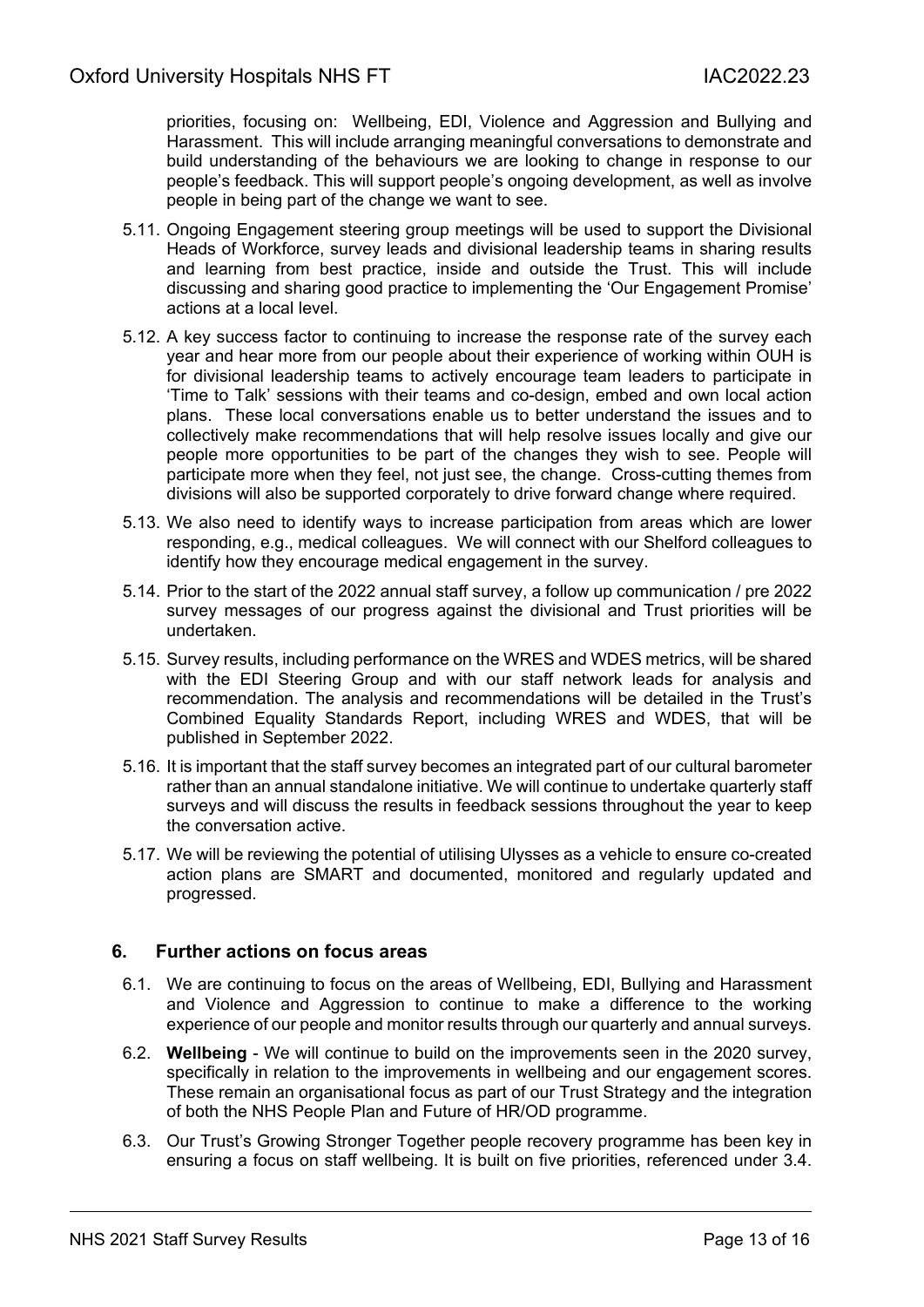The Trust's focus on wellbeing has led to significant increase (25%) in our staff feeling that the Trust is taking positive action on staff health and wellbeing.

- 6.4. In 2022/23 we will continue the emphasis on wellbeing by incorporating key elements of Growing Stronger Together into our Wellbeing Quality Priority and therefore expect to see a continued positive trend in the wellbeing of our people.
- 6.5. **EDI**  We will be refreshing our EDI Objectives and a paper will be proposed to TME in March 2022. A primary focus of these Objectives, and the activity that arises from them, will be to develop the capability of staff and teams to progress EDI and increase accountability. This will include supporting teams and leaders to use staff survey data to identify potential barriers to equality and inclusion and take appropriate action. To progress this, we are developing the capability of senior leaders in the People and Comms Directorate, to embed anti-racist approaches into our work.
- 6.6. We will be reviewing our recruitment processes to ensure they are inclusive and free from bias; this will include implementing the recommendations from the no more tick boxes report, and from reviewing our approach to Values Based Interviewing.
- 6.7. In March 2022 we re-launched the Values Based Conversations workshop which emphasises the power of values led interactions at work and enables participants to consider what the values mean to them and how they bring them to life every day. This course also supports our Values Based Appraisal approach.
- 6.8. **Bullying and Harassment** We will continue the focus on raising confidence in our procedures by undertaking the national 'Civility and Respect' framework diagnostic to inform our priorities in this area. We are also designing and implementing a Values Based Leadership framework which will be embedded within our Core Leadership programmes which will be based on compassionate leadership. We have also included compassionate leadership and EDI within our Clinical Directors' development programme in 2021 and this will continue to be embedded within our senior leadership programmes in 2022.
- 6.9. The 'Civility and Respect' practices will support conversations between managers about whether specific action is needed in relation to a concern about an individual.
- 6.10. The 'Civility and Respect' practice has already been applied to our disciplinary procedure, and we have introduced welfare support to employees going through a disciplinary process; this has been informally extended to employees who have raised concerns via the Respect and Dignity at Work Procedure.
- 6.11. The Grievance, Collective Disputes and Respect and Dignity at Work Procedures are all currently under review and will be adopting a Civility & Respect approach. The Civility &Respect framework will continue to be integrated into our suite of HR Policies, Leadership development and ways of working during 20222/23.
- 6.12. **Violence and Aggression –** We recognise that despite improvements there is still opportunity for improvement to provide a safe environment free from violence and aggression (V&A) from our patients. Our Chief Nursing Officer is leading a quality priority in 2022/23 to identify areas most at risk and pilot interventions to improve conditions for our people. The V&A group will use insights and feedback from our staff survey results to inform this quality priority.

### <span id="page-13-0"></span>**7. Conclusion**

7.1. This report sets out the key staff survey results for Oxford University Hospitals Trust, with comparisons against 2020 data, and national benchmarking data, along with supporting narrative.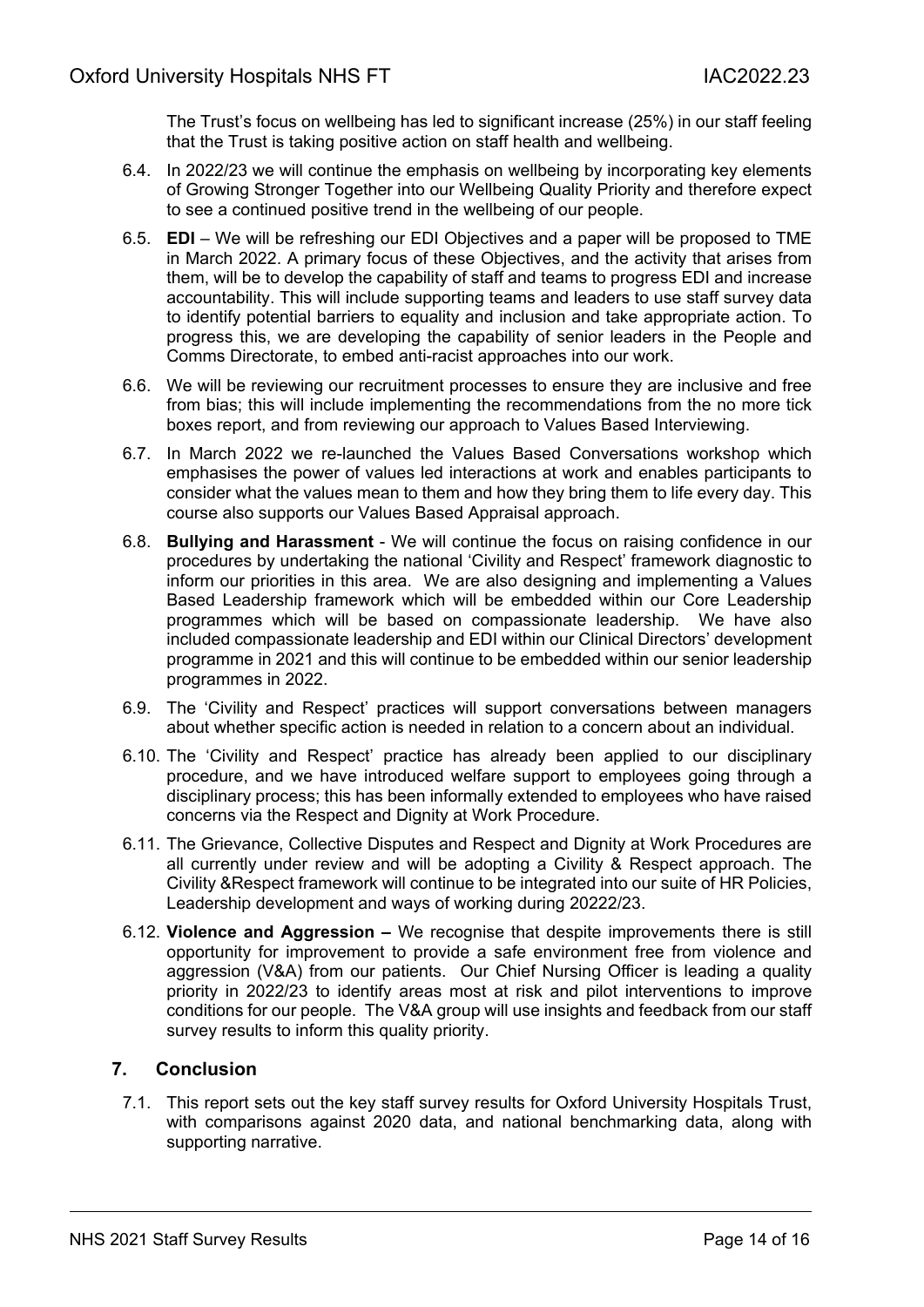### Oxford University Hospitals NHS FT **INCLOSE 14** IAC2022.23

- 7.2. We want to continue the journey of improvement which has seen the response rate increase for the last 4 years, so that we continue to develop an inclusive culture and make OUH a great place to work for all. Our intent is to achieve this through implementing a divisional led approach to engagement that enables a deeper dive on the analysis to understand the results, and more consistent and local action planning. This will be supported with a range of activities across the year to demonstrate and build understanding of the behaviours we are looking to change, and what good looks like in response to our people's feedback. This approach is called 'Our Engagement Promise'.
- 7.3. The success to the 'Our Engagement Promise' is based on a trust-wide, divisional led approach to team leaders undertaking 'Time to Talk' conversations with their teams and co-designing, embedding and owning local action plans. Our people need to be part of the change to feel and see the improvements.

### <span id="page-14-0"></span>**8. Recommendations**

- 8.1 The Integrated Assurance Committee is asked to:
	- 8.1.1 Note the 2021 NHS Staff Survey results
	- 8.1.2 Note 'Our Engagement Promise 'proposal with a clear focus on a divisional cascade approach to engagement and co-creation of action plans to bring about local improvements to make OUH a great place to work